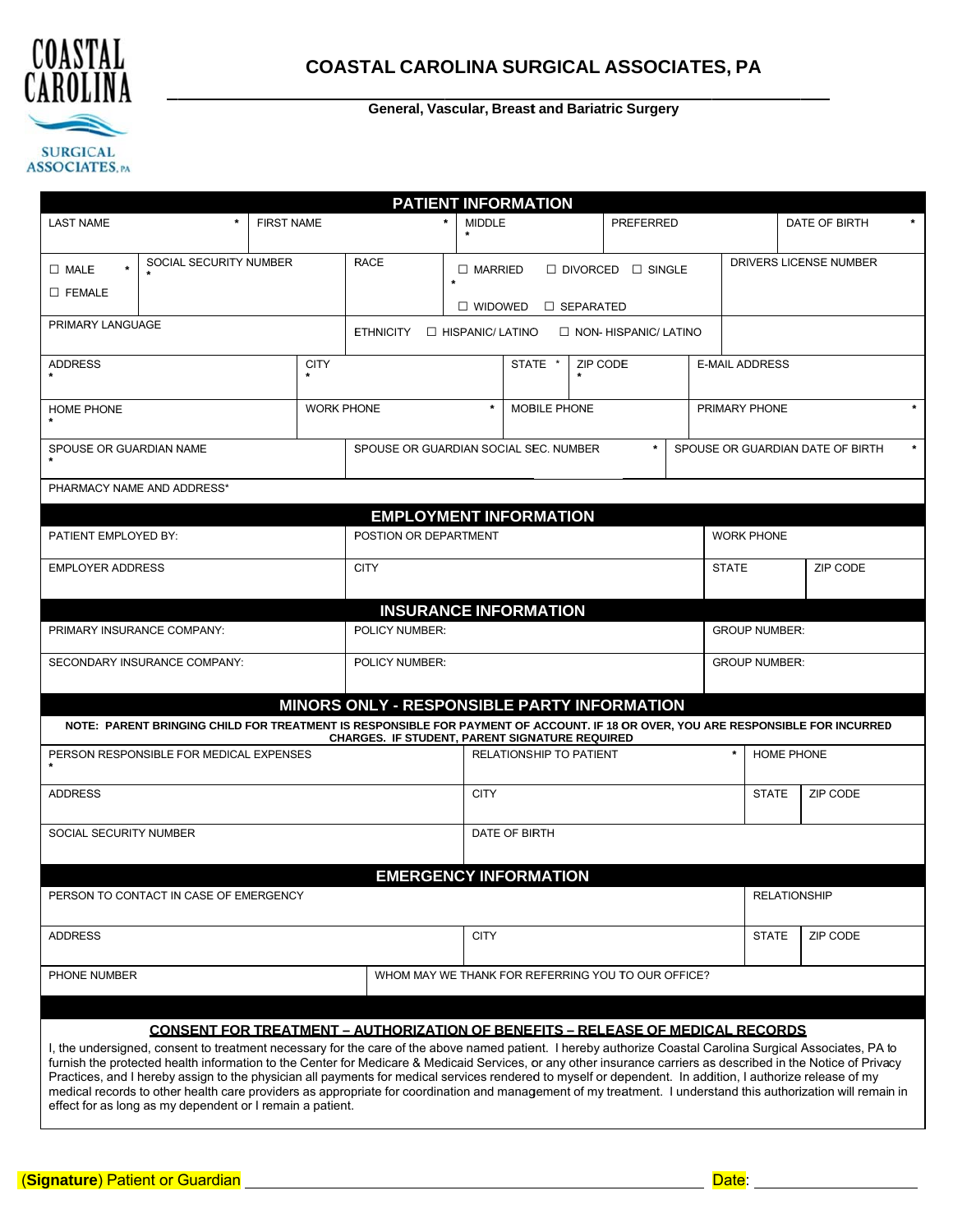

General, Vascular, Breast and Bariatric Surgery

## **OUR FINANCIAL POLICY**

Thank you for choosing Coastal Carolina Surgical Associates, PA as your health care provider. We are committed to your treatment being successful. Please read this **Financial Policy** and sign at the bottom prior to receiving treatment.

### PAYMENT FOR SERVICES PROVIDED IS CONSIDERED YOUR RESPONSIBILITY!

**PRIVATE PAYING PATIENTS:** Patients who are not covered by an Insurance plan are expected to pay 100% of the billed amount at the time of checkout. If unable to do so you must make arrangements with our Accounts Receivable department prior to being seen. This can also include balances accrued from being seen at the hospital's emergency room or for In-Patient surgeries prior to coming into our office.

PATIENTS WITH INSURANCE COVERAGE: YOUR INSURANCE POLICY IS A CONTRACT BETWEEN YOU AND YOUR INSURANCE COMPANY. WE ARE NOT A PARTY TO THAT CONTRACT. If you are covered by an Insurance Plan

you are required to provide this information to our office staff as soon as possible. This will assist us in obtaining Prior Authorizations if required and/or informing you if our practice is not within Network with your policy. Failure to do so may cause you to have to pay out of pocket for the services.

PATIENTS WITH INSURANCE PLANS WITH WHICH WE ARE CONTRACTED: If we are participating with your insurance company, you will be expected to pay any contracted co-pays, coinsurance, and/or deductibles that apply. We will estimate your financial responsibility for the service(s) being provided. If your insurance pays less than estimated you will be responsible for the balance due. If your insurance pays more than estimated you will be refunded or that credit can be applied toward vour next visit.

PATIENTS WITH INSURANCE PLANS WITH WHICH WE ARE NOT CONTRACTED: Our practice is committed to providing the best treatment for our patients, therefore we charge what is usual and customary for our area. You will be responsible for payment regardless of any nonparticipating insurance company's arbitrary determination of usual and customary rates.

**UNPAID INSURANCE CLAIMS:** If your insurance company has not paid on a claim within 45 days, the balance will be billed directly to you. You will be responsible for contacting your insurance company concerning this and work to get the claim paid.

**PATIENTS WITH A MEDICARE PLAN:** Please be aware that some, and perhaps, all, of the services provided may be noncovered services and not considered reasonable and necessary under the Medicare Program and/or other medical insurance. We will require a signed ABN from you if we know this ahead of time.

**REGARDING ULTRASOUND APPOINTMENTS:** In order to better serve our patients, we require at least 24 hours advance notice for cancellations of ultrasound appointments. You will be charged a \$75 cancellation fee if you are unable to provide proper notice. Patients who arrive over fifteen minutes late to their ultrasound appointment may be asked to reschedule the appointment. **MINOR PATIENTS:** The adult accompanying a minor and the parents (or guardians of the minor) are responsible for full payment.

It is against our policy to treat unaccompanied minors.

**CHECK ACCEPTANCE POLICY:** By using a check for payment, you agree to the following terms: In the event your check is dishonored or returned for any reason, you authorize us to electronically (or by paper draft) re-present the check to your bank account for collection of the amount, plus any applicable fees as permitted by state law.

METHOD OF PAYMENT: We accept CASH, CHECKS, AMERICAN EXPRESS, DISCOVER, MASTERCARD & VISA.

Thank you for understanding our Financial Policy. Please let us know if you have questions or concerns. I have read the above Financial Policy and agree to abide by its terms.

| <b>Signature of Responsible Party</b>         | Date |
|-----------------------------------------------|------|
| Signature of Co-Responsible Party             | Date |
| Patient's Name if not Responsible Party Above | Date |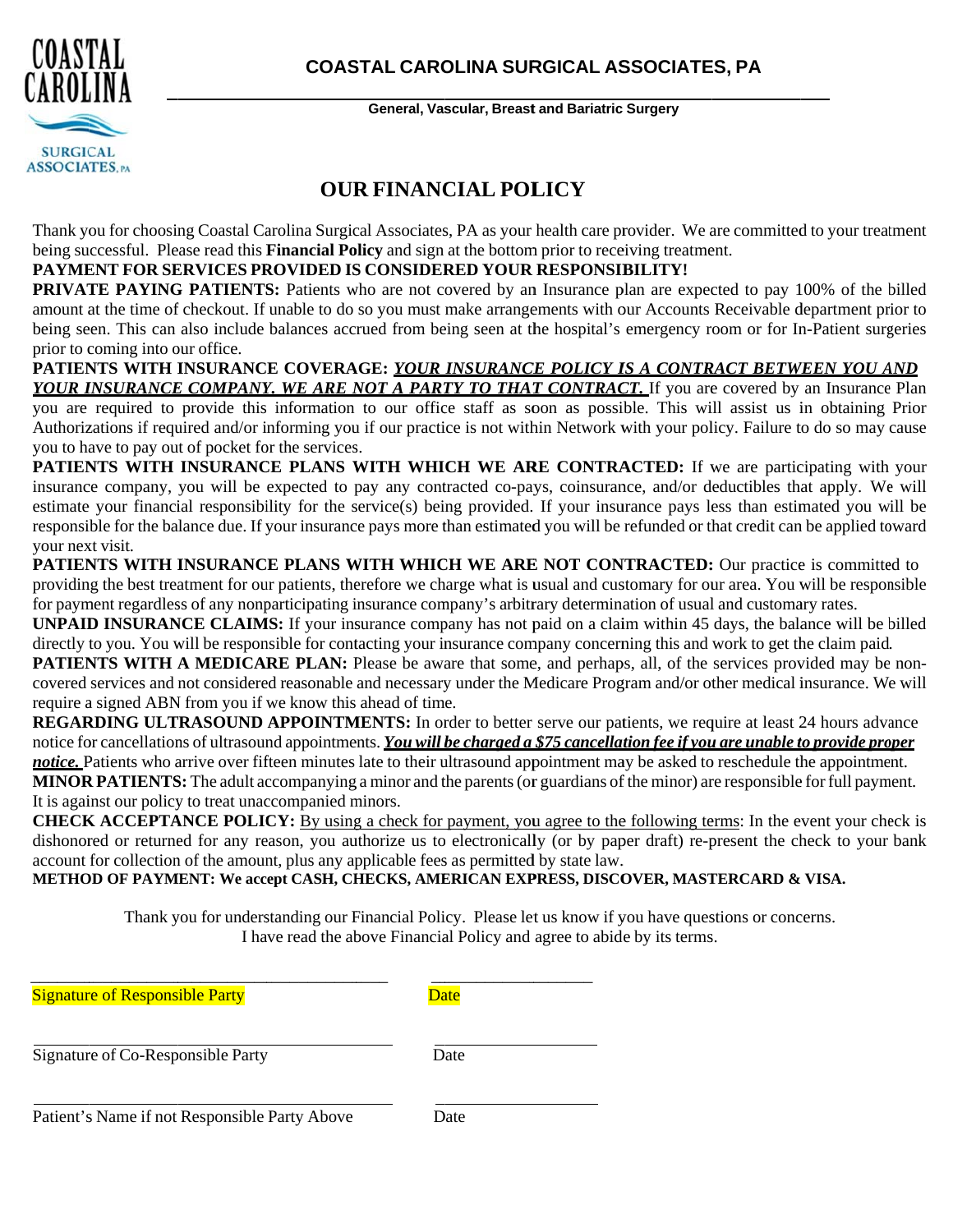

General, Vascular, Breast, and Bariatric Surgery

# **ACKNOWLEDGEMENT OF RECEIPT OF NOTICE OF PRIVACY PRACTICES**

The undersigned hereby acknowledges receipt of a copy of the Notice of Privacy Practices of Coastal Carolina Surgical Associates, PA.

Patient/Guardian Signature

**Date** 

## FAMILY/FRIEND PHI AUTHORIZATION FORM

In accordance with Coastal Carolina Surgical Associates' Notice of Privacy Practices Section B, Item 5, we may share your person health information with a family member, relative, friend or other person identified by you. Please list below the names of ALL persons you would permit to have such access to your personal health information.

| Name        | Relationship |
|-------------|--------------|
| Name        | Relationship |
| Name        | Relationship |
| <b>Name</b> | Relationship |

Please note: In calling our physicians or our office for medication information/advice, we would prefer to speak with the patient directly. Any person calling should be able to identify the patient's date of birth, physician name, and **problem/procedure performed.** This enables us to further protect your right of privacy.

This authorization will continue until revoked or terminated by the patient upon submission and receipt of a written revocation to Coastal Carolina Surgical Associates.

**Patient Name (please print)** 

**Patient Signature** 

**Date** 

**Signature of Patient Representative** 

Relationship of Patient Representative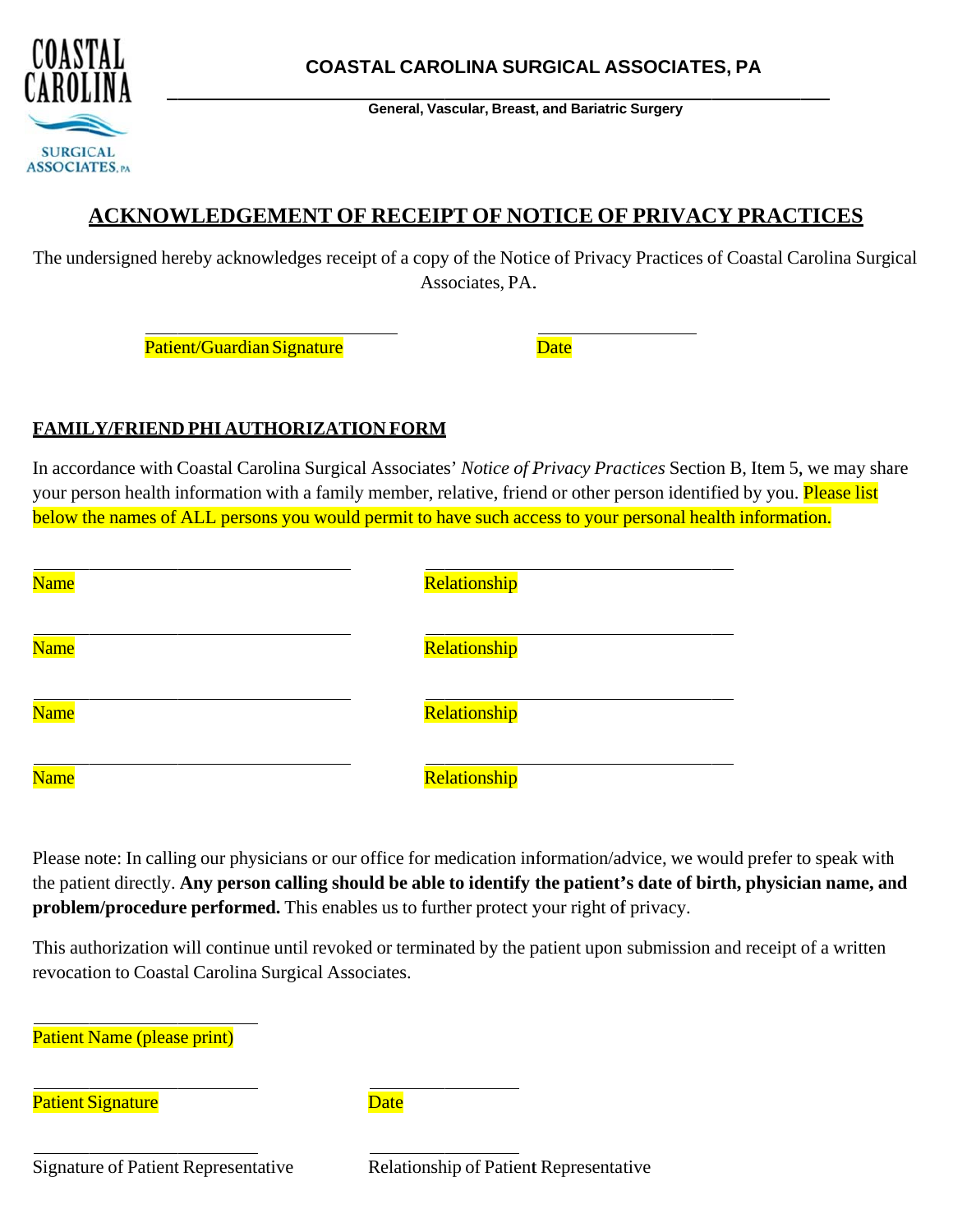| COASTAI<br><b>SURGICAL</b><br><b>ASSOCIATES.</b> PA                                                                                                                                                                            | <b>Coastal Carolina Surgical Associates, PA</b><br>Warren W. McMurry, MD, FACS<br>David A. Weatherford, MD, RVT<br>James A. Harris, MD, FACS<br>Elizabeth S. Weinberg, MD<br>Mark A. Versnick, MD, MPH |                                                                                                                    |  |  |  |
|--------------------------------------------------------------------------------------------------------------------------------------------------------------------------------------------------------------------------------|--------------------------------------------------------------------------------------------------------------------------------------------------------------------------------------------------------|--------------------------------------------------------------------------------------------------------------------|--|--|--|
| To:                                                                                                                                                                                                                            |                                                                                                                                                                                                        |                                                                                                                    |  |  |  |
|                                                                                                                                                                                                                                |                                                                                                                                                                                                        |                                                                                                                    |  |  |  |
|                                                                                                                                                                                                                                | <b>REQUEST FOR MEDICAL RECORDS RELEASE</b>                                                                                                                                                             |                                                                                                                    |  |  |  |
| Patient Name: North American Communication of the Communication of the Communication of the Communication of the Communication of the Communication of the Communication of the Communication of the Communication of the Comm |                                                                                                                                                                                                        |                                                                                                                    |  |  |  |
|                                                                                                                                                                                                                                |                                                                                                                                                                                                        |                                                                                                                    |  |  |  |
|                                                                                                                                                                                                                                |                                                                                                                                                                                                        |                                                                                                                    |  |  |  |
| Type of records to be requested:                                                                                                                                                                                               |                                                                                                                                                                                                        |                                                                                                                    |  |  |  |
| <b>Initial Consult</b>                                                                                                                                                                                                         | <b>Office Visits</b>                                                                                                                                                                                   | <b>CT/MRI</b>                                                                                                      |  |  |  |
| Radiographs                                                                                                                                                                                                                    | Pathology                                                                                                                                                                                              | Meds/Labs                                                                                                          |  |  |  |
| Other:                                                                                                                                                                                                                         |                                                                                                                                                                                                        |                                                                                                                    |  |  |  |
|                                                                                                                                                                                                                                | <b>PATIENT AUTHORIZATION</b>                                                                                                                                                                           |                                                                                                                    |  |  |  |
| <b>Coastal Carolina Surgical Associates, PA at the following:</b>                                                                                                                                                              |                                                                                                                                                                                                        | I, the patient or legal guardian, authorize the above requested medical records to be released by your facility to |  |  |  |
|                                                                                                                                                                                                                                | <b>Coastal Carolina Surgical Associates, PA</b><br><b>1411 Physicians Drive</b><br>Wilmington, NC 28401<br>Fax: 910-202-0827 (Clinical Staff) or<br>Fax: 910-343-5719 (Front Office Staff)             |                                                                                                                    |  |  |  |
| Patient/Guardian Signature                                                                                                                                                                                                     |                                                                                                                                                                                                        | <b>Date</b>                                                                                                        |  |  |  |

Date

1411 Physicians Drive, Wilmington, NC 28401

**CCSA Employee Signature**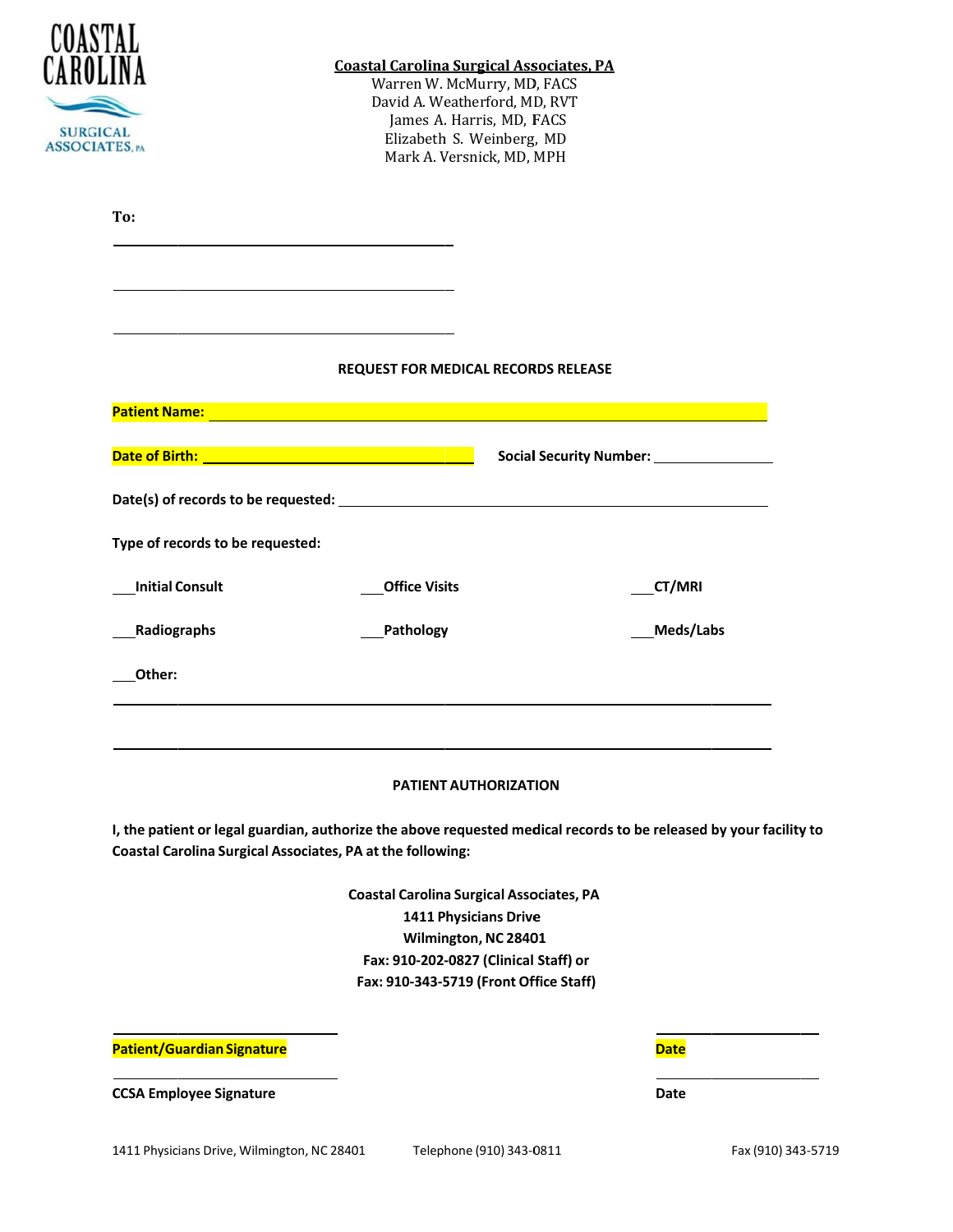| COASTAL<br>CAROLINA                      | <b>COASTAL CAROLINA SURGICAL ASSOCIATES, PA</b><br>General, Vascular, Breast, and Bariatric Surgery                                                                                                                                                                                                                           |                  |
|------------------------------------------|-------------------------------------------------------------------------------------------------------------------------------------------------------------------------------------------------------------------------------------------------------------------------------------------------------------------------------|------------------|
| <b>SURGICAL</b><br><b>ASSOCIATES.</b> PA | Patient History and Physical Form                                                                                                                                                                                                                                                                                             |                  |
| <b>NAME:</b>                             | DOB:                                                                                                                                                                                                                                                                                                                          | AGE:             |
| <b>Reason for today's visit:</b>         |                                                                                                                                                                                                                                                                                                                               |                  |
| <b>Referring Physician:</b>              |                                                                                                                                                                                                                                                                                                                               |                  |
| <b>Primary Care Physician:</b>           |                                                                                                                                                                                                                                                                                                                               |                  |
| Please list all ALLERGIES & REACTIONS:   |                                                                                                                                                                                                                                                                                                                               |                  |
|                                          | Please list all MEDICATIONS (including over the counter medication Ex: Vitamins, Aspirin, etc.)                                                                                                                                                                                                                               |                  |
| <b>Medication</b>                        | <b>Dose</b>                                                                                                                                                                                                                                                                                                                   | <b>Frequency</b> |
|                                          |                                                                                                                                                                                                                                                                                                                               |                  |
|                                          |                                                                                                                                                                                                                                                                                                                               |                  |
|                                          |                                                                                                                                                                                                                                                                                                                               |                  |
|                                          |                                                                                                                                                                                                                                                                                                                               |                  |
|                                          |                                                                                                                                                                                                                                                                                                                               |                  |
|                                          |                                                                                                                                                                                                                                                                                                                               |                  |
|                                          |                                                                                                                                                                                                                                                                                                                               |                  |
|                                          |                                                                                                                                                                                                                                                                                                                               |                  |
|                                          |                                                                                                                                                                                                                                                                                                                               |                  |
|                                          |                                                                                                                                                                                                                                                                                                                               |                  |
|                                          |                                                                                                                                                                                                                                                                                                                               |                  |
|                                          | <b>SOCIAL HISTORY</b><br>(Please X all that apply)                                                                                                                                                                                                                                                                            |                  |
|                                          | Marital Status: $\Box$ Single $\Box$ Married $\Box$ Separated $\Box$ Divorced $\Box$ Widowed<br>Occupation: Decumentary Contract Contract Contract Contract Contract Contract Contract Contract Contract Contract Contract Contract Contract Contract Contract Contract Contract Contract Contract Contract Contract Contract |                  |
|                                          | Tobacco Use:  □ Never □ Quit/When?:  □ Current Smoker/Packs Per Day:                                                                                                                                                                                                                                                          |                  |
|                                          | Alcohol Use: □ Never/Quit When?: □ Rarely □ Moderate □ Daily/How Many Drinks?: □                                                                                                                                                                                                                                              |                  |
|                                          | Illicit Drug Use: $\Box$ Never $\Box$ Quit/When?: $\Box$ $\Box$ Type & Frequency: $\Box$                                                                                                                                                                                                                                      |                  |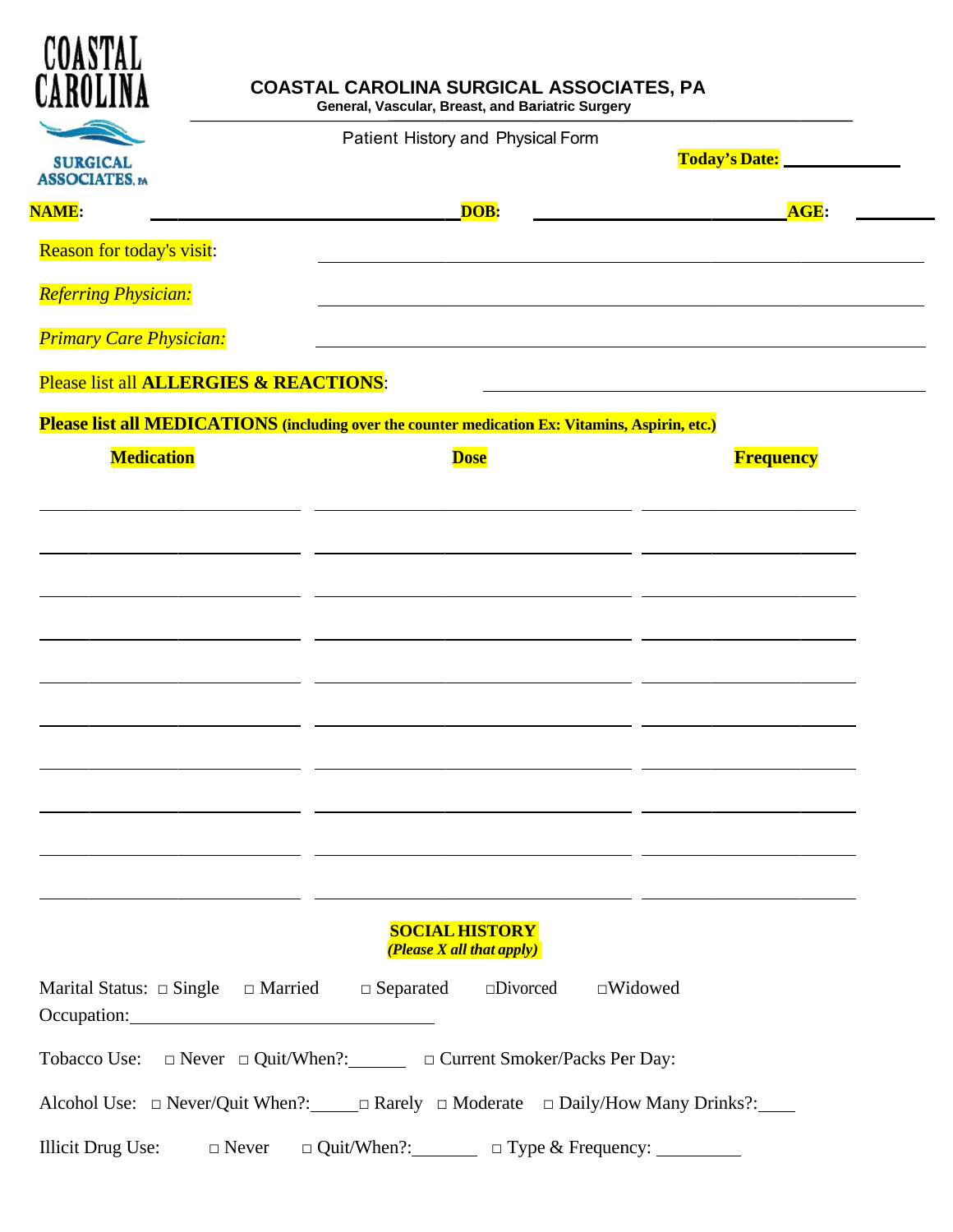### **PAST MEDICAL HISTORY**

*(Please X all that apply)*

- [ ] No Significant Medical History [ ] Hepatitis [ ] Abdominal Aortic Aneurysm (AAA) [ ] Hernia Where? [ ] Alzheimer's Disease [ ] Hiatal Hernia [ ] Anemia [ ] HIV/AIDS [ ] Angina [ ] ] Angina [ ] Angina [ ] High Cholesterol [ ] Arthritis [ ] Arthritis [ ] Arthritis [ ] High Blood Pressure [ ] High Blood Pressure [ ] Asthma [ ] ] Irregular Heartbeat [] Bleed easily / Clotting Disorder [ ] Ridney Problems [ ] Cancer/Type: [ ] Mental Illness/Type: [] Carotid Artery Disease (Neck Arteries) [ ] Migraine [ ] Migraine [ ] Chronic Obstructive Pulmonary Disease [ ] Osteoporosis [ ] Congestive Heart Failure [ ] Congestive Heart Failure [ ] Congestive Heart Failure [ ] Coronary Artery Disease (Heart Disease) [ ] Phlebitis [ ] Deep Vein Thrombosis (DVT) / Blood Clot [ ] PPD Positive [ ] PPD Positive [ ] Degenerative Disc Disease [ ] Pulmonary Embolus (blood clot in lung) [ ] Diabetes Mellitus [ ] Type I [ ] Type II [ ] Cleep Apnea [ ] Emphysema [ ] Compared TIA by The Latter of Latter Stroke / Ministrokes (TIA) [] Epilepsy (fits, seizures, convulsions) [ ] Thyroid Disease [ ] Thyroid Disease [ ] End Stage Renal Disease [ ] Varicose Veins [ ] Fibrocystic Breast Disease [ ] Other [ ] Other [ ] Gastro esophageal Reflux disease (GERD) [ ] Other \_\_\_\_\_\_\_\_\_\_\_\_\_\_\_\_\_\_\_\_\_\_\_\_\_\_ [ ] Heart Attack
- [] Hemorrhoids
	-
	-
	-
	-
	-
	-
	-
	-
	-
	-
	-
	-
	-
	-
	-
	-
	-
	-
	-
	-
	-

### **PAST SURGICAL HISTORY**

| [] No Surgical History                           | [] EGD / Upper Endoscopy:                      |
|--------------------------------------------------|------------------------------------------------|
| [] AAA Repair:                                   | [] Gallbladder Removal:                        |
| [] Abdominal Aortic Bypass:                      | [] Heart Surgery / Type:                       |
| [] Amputation / Type:                            | [] Hysterectomy:                               |
| [] Angiogram:                                    | [] Knee Surgery:                               |
| [] Angioplasty / Stenting / Type:                | [ ] Lung Surgery:                              |
| [] Appendectomy:                                 | [] Nissen Fundoplication (GERD):               |
| [] Bladder Surgery:                              | [] Pacemaker Insertion:                        |
| [] Breast Surgery / Type:                        | [] Port / Perm Catheter Placement:             |
| [] Bypass Graft Placed in legs: [] Right [] Left | [] Splenectomy:                                |
| [] Carotid Artery Surgery: [] Right [] Left      | [] Thyroidectomy: [] Left [] Right [] Total [] |
| <b>Colon Resection:</b>                          | [] Tubal Ligation / Vasectomy:                 |
| [] Colonoscopy:                                  | [] Varicose Vein Surgery / Type:               |
| [] Colostomy:                                    | [] Vascular Surgery/ Type?:                    |
| [] C-Section:                                    | [ ] Other:                                     |
| [] Dialysis Access/ Location                     | [ ] Other:                                     |

#### **FAMILY MEDICAL HISTORY**

[] Abdominal Aortic Aneurysm: [ ] Fibrocystic Breast Disease:

- 
- [] Cancer / Type / Who? & Age of Onset: [] High Blood Pressure:

[] Carotid Stenosis: [] Mental Illness

- [] Deep Vein Thrombosis (DVT): [ ] Obesity
- 
- [] Family History of Diabetes: [] Thyroid Disease:
- [] Family History of Stroke: [] Varicose Veins:
- 
- [ ] Alcoholism: [ ] Heart Attack:
- [] Anemia: [] High Cholesterol:
	-
	- [ ] Kidney Problems:
	-
	-
- [] Family History of Arthritis: [[ ] Family History of Arthritis: [ ] [ ] [ ] Peripheral Vascular Disease
	-
	-
	- [] No Significant Family History

| <b>Patient Name:</b> |  |
|----------------------|--|
|                      |  |
| Date of Birth:       |  |